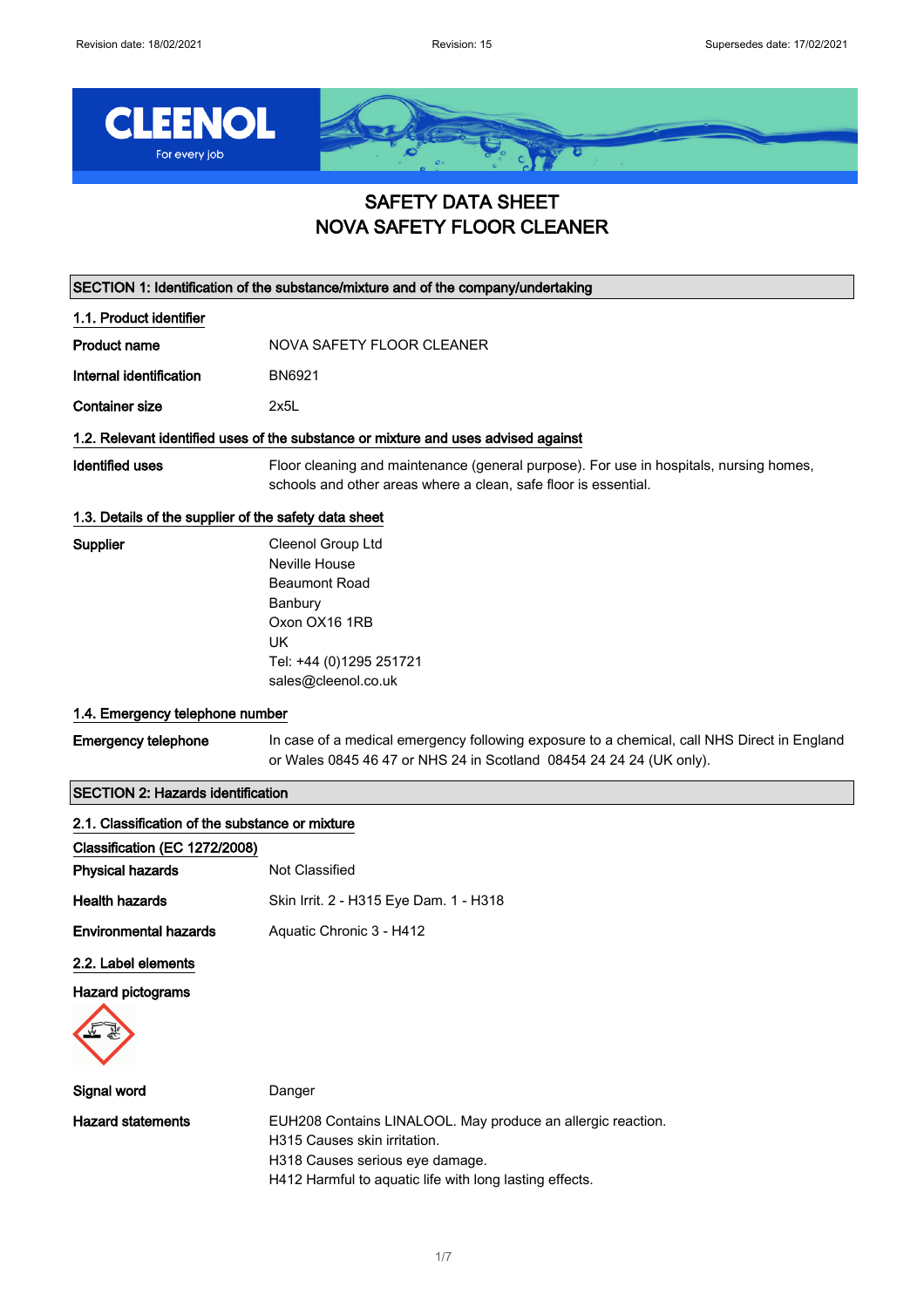| <b>Precautionary statements</b>           | P264 Wash contaminated skin thoroughly after handling.<br>P273 Avoid release to the environment.<br>P280 Wear protective gloves/ protective clothing/ eye protection/ face protection.<br>P302+P352 IF ON SKIN: Wash with plenty of water.<br>P305+P351+P338 IF IN EYES: Rinse cautiously with water for several minutes. Remove<br>contact lenses, if present and easy to do. Continue rinsing.<br>P332+P313 If skin irritation occurs: Get medical advice/ attention. |
|-------------------------------------------|-------------------------------------------------------------------------------------------------------------------------------------------------------------------------------------------------------------------------------------------------------------------------------------------------------------------------------------------------------------------------------------------------------------------------------------------------------------------------|
| Contains                                  | QUATERNARY AMMONIUM COMPOUNDS, BENZYL (C12 - C16) ALKYL DIMETHYL,<br>CHLORIDES, ALCOHOLS, C12-C14, ETHOXYLATED                                                                                                                                                                                                                                                                                                                                                          |
| Detergent labelling                       | Contains BENZYL SALYCILATE, AMYL CINNAMAL, LINALOOL                                                                                                                                                                                                                                                                                                                                                                                                                     |
| Supplementary precautionary<br>statements | P310 Immediately call a POISON CENTER/ doctor.<br>P321 Specific treatment (see medical advice on this label).<br>P362+P364 Take off contaminated clothing and wash it before reuse.<br>P391 Collect spillage.<br>P501 Dispose of contents/ container in accordance with national regulations.                                                                                                                                                                           |

### 2.3. Other hazards

SECTION 3: Composition/information on ingredients

### 3.2. Mixtures

| QUATERNARY AMMONIUM COMPOUNDS, BENZYL (C12<br>- C16) ALKYL DIMETHYL, CHLORIDES                                                                  |                          | $1 - 5%$ |
|-------------------------------------------------------------------------------------------------------------------------------------------------|--------------------------|----------|
| CAS number: 68424-85-1                                                                                                                          | EC number: 270-325-2     |          |
| M factor (Acute) = $10$                                                                                                                         | M factor (Chronic) = $1$ |          |
| <b>Classification</b><br>Acute Tox. 4 - H302<br>Skin Corr. 1A - H314<br>Eye Dam. 1 - H318<br>Aquatic Acute 1 - H400<br>Aquatic Chronic 1 - H410 |                          |          |
| ALCOHOLS, C12-C14, ETHOXYLATED                                                                                                                  |                          | $1 - 5%$ |
| CAS number: 68439-50-9                                                                                                                          | EC number: 500-213-3     |          |
| Classification<br>Acute Tox. 4 - H302<br>Eye Dam. 1 - H318<br>Aquatic Chronic 3 - H412                                                          |                          |          |

The full text for all hazard statements is displayed in Section 16.

### SECTION 4: First aid measures

| 4.1. Description of first aid measures |                                                                                                    |
|----------------------------------------|----------------------------------------------------------------------------------------------------|
| Inhalation                             | Unlikely route of exposure as the product does not contain volatile substances.                    |
| Ingestion                              | Rinse mouth thoroughly with water. Get medical attention if a large quantity has been<br>ingested. |
| <b>Skin contact</b>                    | Rinse immediately with plenty of water.                                                            |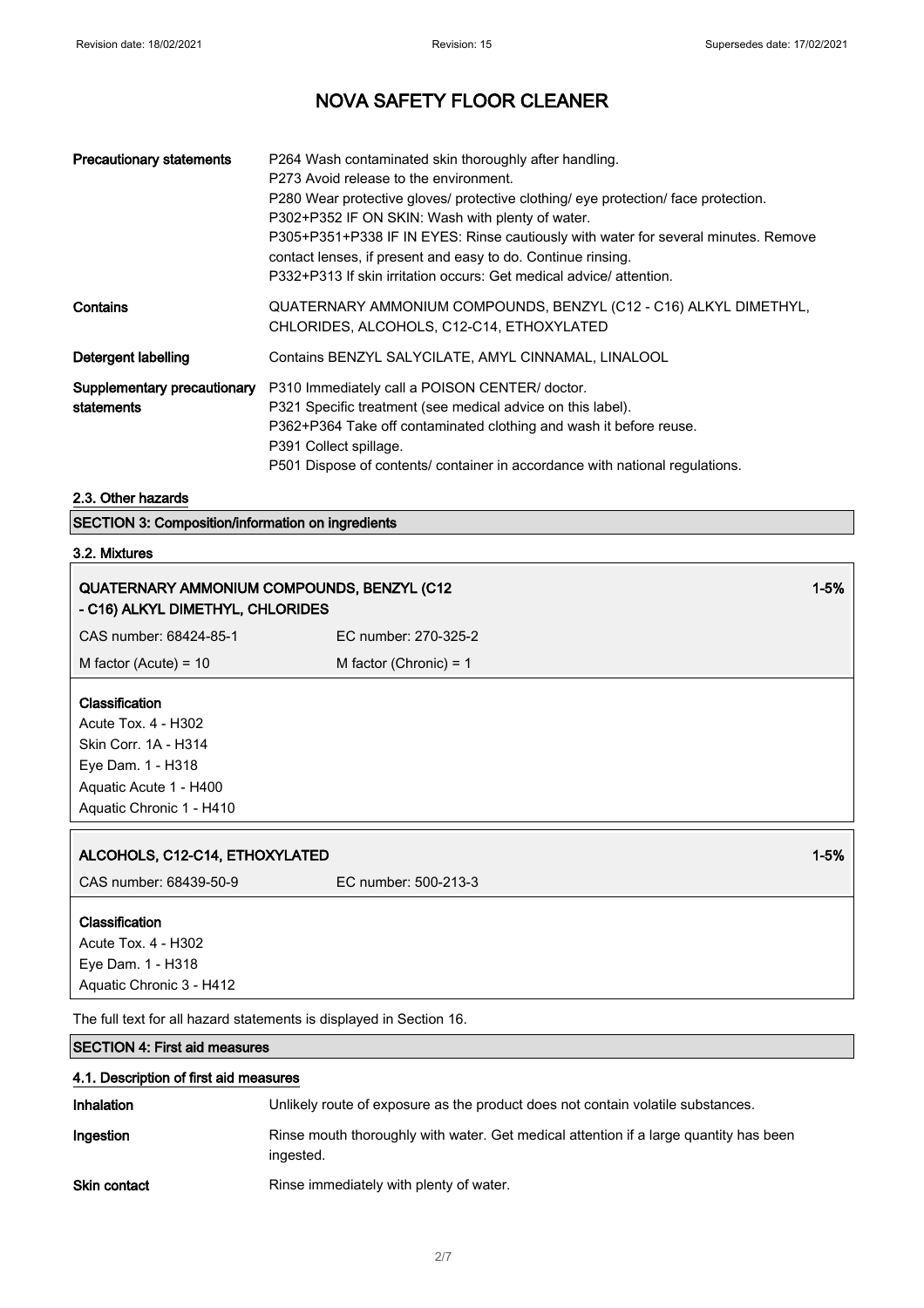| Eye contact                                                | Do not rub eye. Remove any contact lenses and open eyelids wide apart. Rinse immediately<br>with plenty of water. Continue to rinse for at least 15 minutes. Get medical attention if irritation<br>persists after washing.                          |  |
|------------------------------------------------------------|------------------------------------------------------------------------------------------------------------------------------------------------------------------------------------------------------------------------------------------------------|--|
|                                                            | 4.2. Most important symptoms and effects, both acute and delayed                                                                                                                                                                                     |  |
| Inhalation                                                 | The product is considered to be a low hazard under normal conditions of use.                                                                                                                                                                         |  |
| Ingestion                                                  | May be harmful if swallowed.                                                                                                                                                                                                                         |  |
| Skin contact                                               | May cause skin irritation.                                                                                                                                                                                                                           |  |
| Eye contact                                                | May cause serious eye damage.                                                                                                                                                                                                                        |  |
|                                                            | 4.3. Indication of any immediate medical attention and special treatment needed                                                                                                                                                                      |  |
| <b>Specific treatments</b>                                 | Treat symptomatically.                                                                                                                                                                                                                               |  |
| <b>SECTION 5: Firefighting measures</b>                    |                                                                                                                                                                                                                                                      |  |
| 5.1. Extinguishing media                                   |                                                                                                                                                                                                                                                      |  |
| Suitable extinguishing media                               | Use fire-extinguishing media suitable for the surrounding fire.                                                                                                                                                                                      |  |
| Unsuitable extinguishing<br>media                          | None known.                                                                                                                                                                                                                                          |  |
| 5.2. Special hazards arising from the substance or mixture |                                                                                                                                                                                                                                                      |  |
| Specific hazards                                           | Irritating gases or vapours.                                                                                                                                                                                                                         |  |
| 5.3. Advice for firefighters                               |                                                                                                                                                                                                                                                      |  |
| Protective actions during<br>firefighting                  | Fight fire with normal precautions from a reasonable distance. Avoid breathing fire gases or<br>vapours.                                                                                                                                             |  |
| Special protective equipment<br>for firefighters           | Use protective equipment appropriate for surrounding materials. Firefighter's clothing<br>conforming to European standard EN469 (including helmets, protective boots and gloves) will<br>provide a basic level of protection for chemical incidents. |  |
| <b>SECTION 6: Accidental release measures</b>              |                                                                                                                                                                                                                                                      |  |
|                                                            | 6.1. Personal precautions, protective equipment and emergency procedures                                                                                                                                                                             |  |
| <b>Personal precautions</b>                                | Avoid contact with eyes and prolonged skin contact. Take care as floors and other surfaces<br>may become slippery. Do not touch or walk into spilled material.                                                                                       |  |
| 6.2. Environmental precautions                             |                                                                                                                                                                                                                                                      |  |
| <b>Environmental precautions</b>                           | Avoid discharge to the aquatic environment.                                                                                                                                                                                                          |  |
| 6.3. Methods and material for containment and cleaning up  |                                                                                                                                                                                                                                                      |  |
| Methods for cleaning up                                    | Absorb in vermiculite, dry sand or earth and place into containers. Flush contaminated area<br>with plenty of water.                                                                                                                                 |  |
| 6.4. Reference to other sections                           |                                                                                                                                                                                                                                                      |  |
| Reference to other sections                                | For personal protection, see Section 8. For waste disposal, see Section 13.                                                                                                                                                                          |  |
| <b>SECTION 7: Handling and storage</b>                     |                                                                                                                                                                                                                                                      |  |
| 7.1. Precautions for safe handling                         |                                                                                                                                                                                                                                                      |  |
| Usage precautions                                          | For professional users only. Avoid contact with eyes and prolonged skin contact. Avoid<br>release to the environment.                                                                                                                                |  |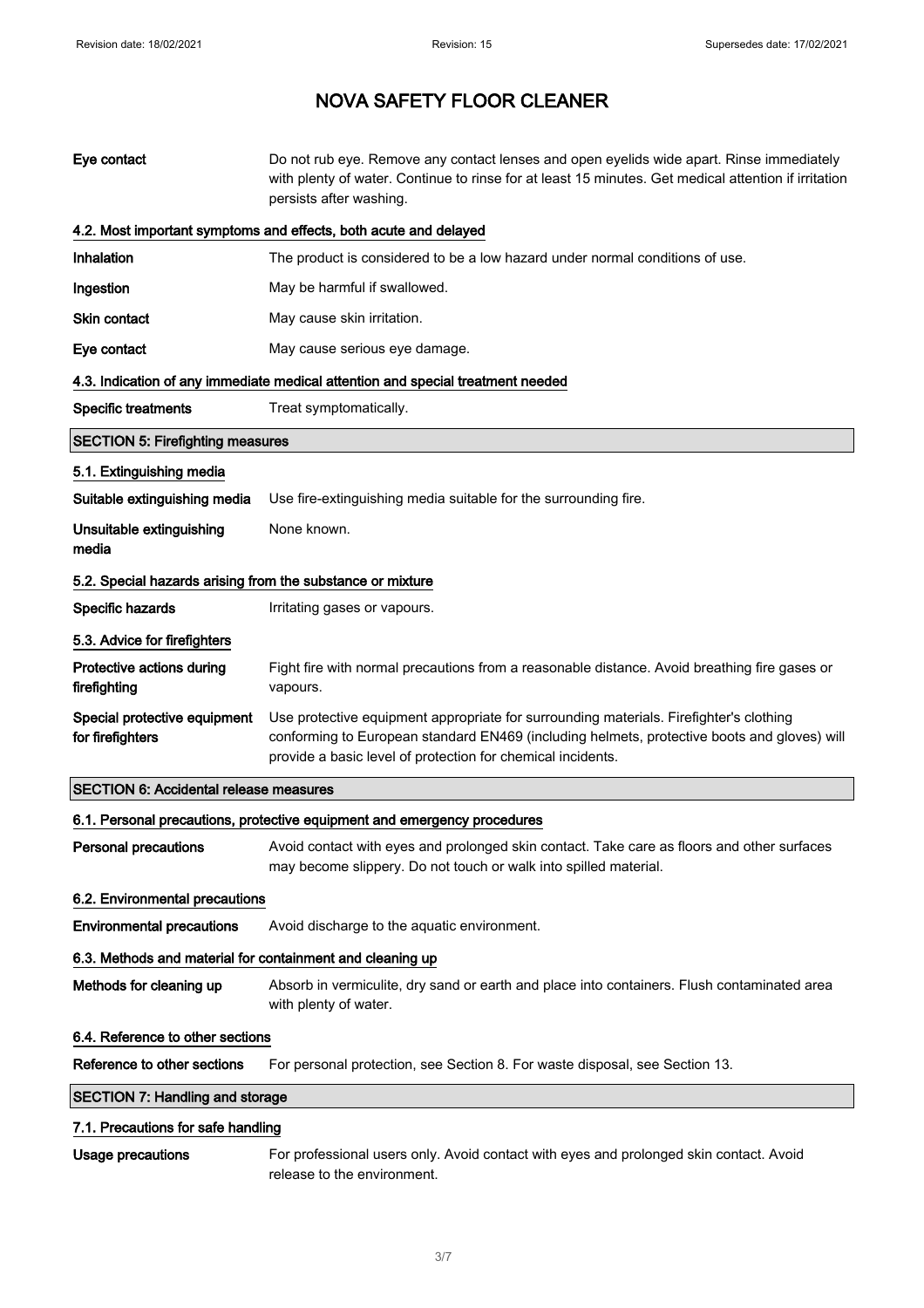|                                                            | 7.2. Conditions for safe storage, including any incompatibilities                                                                                                                                                                                                                                                                                                           |
|------------------------------------------------------------|-----------------------------------------------------------------------------------------------------------------------------------------------------------------------------------------------------------------------------------------------------------------------------------------------------------------------------------------------------------------------------|
| <b>Storage precautions</b>                                 | Keep only in the original container in a cool, well-ventilated place.                                                                                                                                                                                                                                                                                                       |
| Storage class                                              | Chemical storage. Corrosive storage.                                                                                                                                                                                                                                                                                                                                        |
| 7.3. Specific end use(s)                                   |                                                                                                                                                                                                                                                                                                                                                                             |
| Specific end use(s)                                        | The identified uses for this product are detailed in Section 1.2. Refer to Product Use Guide<br>(PUG) for further information.                                                                                                                                                                                                                                              |
| SECTION 8: Exposure controls/Personal protection           |                                                                                                                                                                                                                                                                                                                                                                             |
| 8.1. Control parameters                                    |                                                                                                                                                                                                                                                                                                                                                                             |
| Ingredient comments                                        | No exposure limits known for ingredient(s).                                                                                                                                                                                                                                                                                                                                 |
| 8.2. Exposure controls                                     |                                                                                                                                                                                                                                                                                                                                                                             |
| Protective equipment                                       |                                                                                                                                                                                                                                                                                                                                                                             |
|                                                            |                                                                                                                                                                                                                                                                                                                                                                             |
| Eye/face protection                                        | Eyewear complying with an approved standard should be worn if a risk assessment indicates<br>eye contact is possible.                                                                                                                                                                                                                                                       |
| Hand protection                                            | For users with sensitive skin, it is recommended that suitable protective gloves are worn. To<br>protect hands from chemicals, gloves should comply with European Standard EN374. Wear<br>protective gloves made of the following material: Nitrile rubber. Rubber (natural, latex). Wear<br>protective gauntlets made of the following material: Polyvinyl chloride (PVC). |
| Hygiene measures                                           | Wash contaminated skin thoroughly after handling.                                                                                                                                                                                                                                                                                                                           |
| <b>Respiratory protection</b>                              | No specific requirements are anticipated under normal conditions of use.                                                                                                                                                                                                                                                                                                    |
| <b>SECTION 9: Physical and chemical properties</b>         |                                                                                                                                                                                                                                                                                                                                                                             |
| 9.1. Information on basic physical and chemical properties |                                                                                                                                                                                                                                                                                                                                                                             |
| Appearance                                                 | Clear liquid.                                                                                                                                                                                                                                                                                                                                                               |
| Colour                                                     | Green.                                                                                                                                                                                                                                                                                                                                                                      |
|                                                            |                                                                                                                                                                                                                                                                                                                                                                             |

| Odour                            | Mild.                             |
|----------------------------------|-----------------------------------|
| рH                               | pH (concentrated solution): ~7.95 |
| Initial boiling point and range  | 100°C @ 760 mm Hg                 |
| Flash point                      | Not applicable.                   |
| Flammability (solid, gas)        | Not applicable.                   |
| Other flammability               | Not applicable.                   |
| <b>Relative density</b>          | ~1.02 @ 20°C                      |
| Solubility(ies)                  | Soluble in water.                 |
| Auto-ignition temperature        | Not applicable.                   |
| <b>Decomposition Temperature</b> | Not determined.                   |
| Viscositv                        | Non-viscous.                      |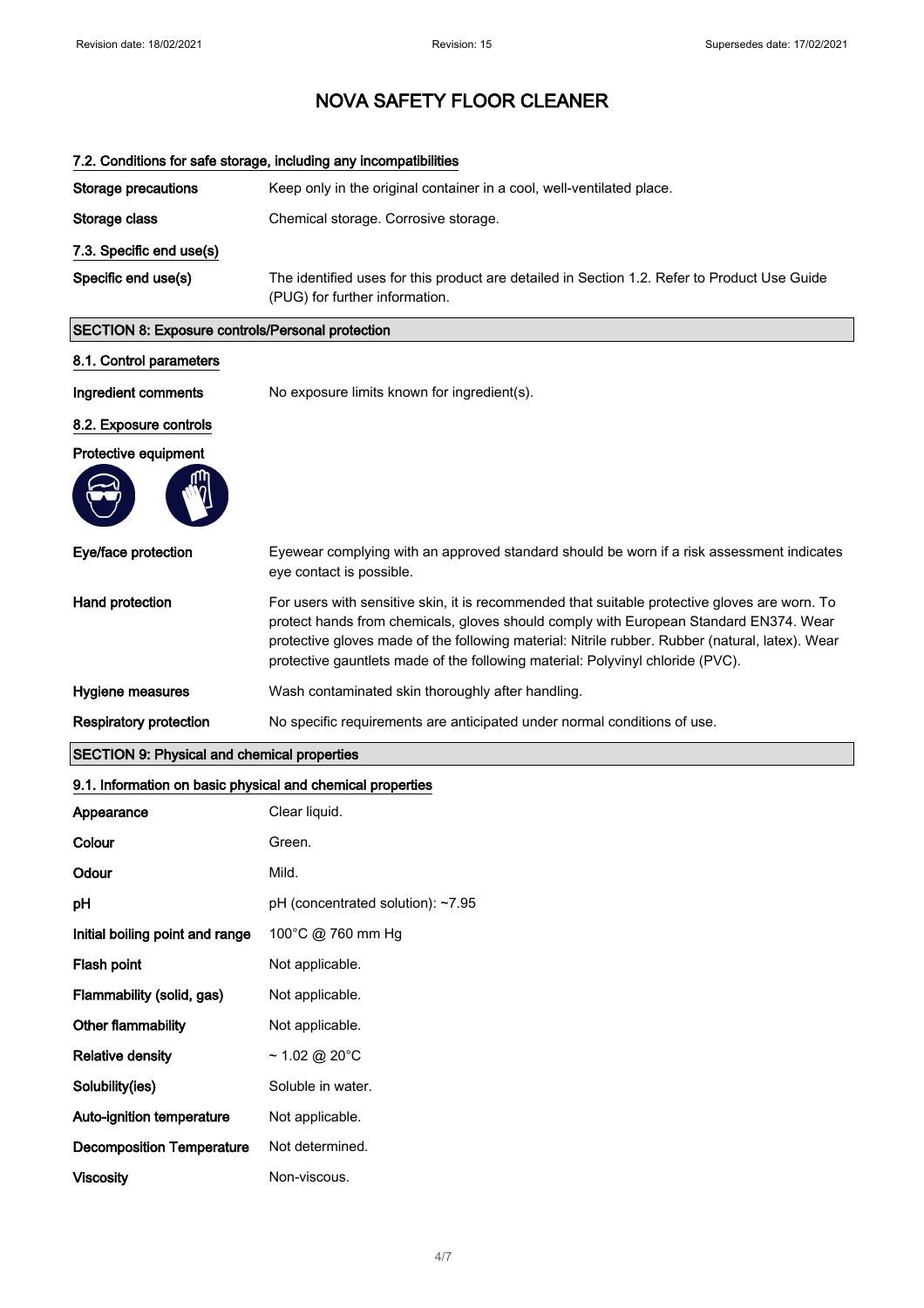| <b>Oxidising properties</b>                                    | The mixture itself has not been tested but none of the ingredient substances meet the criteria<br>for classification as oxidising. |
|----------------------------------------------------------------|------------------------------------------------------------------------------------------------------------------------------------|
| 9.2. Other information                                         |                                                                                                                                    |
| <b>Refractive index</b>                                        | ~13.3                                                                                                                              |
| Volatile organic compound                                      | This product contains a maximum VOC content of <1 %.                                                                               |
| <b>SECTION 10: Stability and reactivity</b>                    |                                                                                                                                    |
| 10.1. Reactivity                                               |                                                                                                                                    |
| Reactivity                                                     | There are no known reactivity hazards associated with this product.                                                                |
| 10.2. Chemical stability                                       |                                                                                                                                    |
| <b>Stability</b>                                               | Stable at normal ambient temperatures and when used as recommended.                                                                |
| 10.3. Possibility of hazardous reactions                       |                                                                                                                                    |
| Possibility of hazardous<br>reactions                          | No potentially hazardous reactions known.                                                                                          |
| 10.4. Conditions to avoid                                      |                                                                                                                                    |
| <b>Conditions to avoid</b>                                     | There are no known conditions that are likely to result in a hazardous situation.                                                  |
| 10.5. Incompatible materials                                   |                                                                                                                                    |
| Materials to avoid                                             | No specific material or group of materials is likely to react with the product to produce a<br>hazardous situation.                |
| 10.6. Hazardous decomposition products                         |                                                                                                                                    |
| Hazardous decomposition<br>products                            | Does not decompose when used and stored as recommended.                                                                            |
| <b>SECTION 11: Toxicological information</b>                   |                                                                                                                                    |
| 11.1. Information on toxicological effects                     |                                                                                                                                    |
| <b>Toxicological effects</b>                                   | Information given is based on data of the components and of similar products.                                                      |
| Acute toxicity - oral<br>ATE oral (mg/kg)                      | 9,523.81                                                                                                                           |
| Skin corrosion/irritation                                      |                                                                                                                                    |
| Skin corrosion/irritation                                      | Causes skin irritation.                                                                                                            |
| <b>Extreme pH</b>                                              | Moderate $pH$ ( $> 2$ and $< 11.5$ ).                                                                                              |
| Serious eye damage/irritation<br>Serious eye damage/irritation | Causes serious eye damage.                                                                                                         |
| <b>Skin contact</b>                                            | Prolonged and frequent contact may cause redness and irritation. May cause skin irritation.                                        |
| Eye contact                                                    | May cause serious eye damage.                                                                                                      |
| <b>Medical considerations</b>                                  | Pre-existing eye problems.                                                                                                         |
| <b>SECTION 12: Ecological information</b>                      |                                                                                                                                    |
|                                                                |                                                                                                                                    |

Ecotoxicity **Harmful to aquatic life with long lasting effects.** 

12.1. Toxicity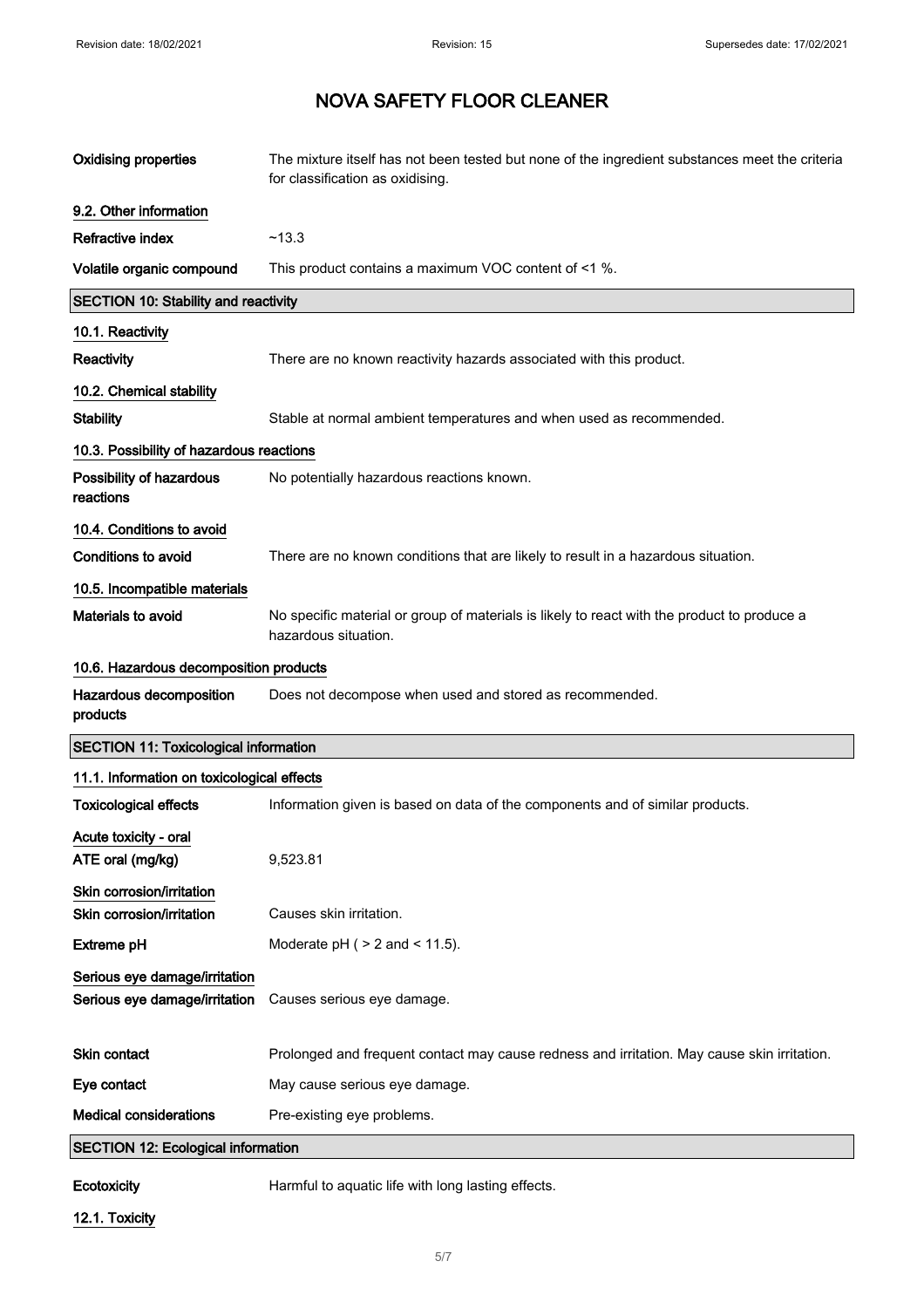| <b>Toxicity</b>                                             | Harmful to Aquatic Organisms                                                                                                                                                                                        |
|-------------------------------------------------------------|---------------------------------------------------------------------------------------------------------------------------------------------------------------------------------------------------------------------|
| 12.2. Persistence and degradability                         |                                                                                                                                                                                                                     |
|                                                             | Persistence and degradability The product is readily biodegradable.                                                                                                                                                 |
| 12.3. Bioaccumulative potential                             |                                                                                                                                                                                                                     |
| <b>Bioaccumulative potential</b>                            | The product does not contain any substances expected to be bioaccumulating.                                                                                                                                         |
| 12.4. Mobility in soil                                      |                                                                                                                                                                                                                     |
| <b>Mobility</b>                                             | The product contains substances which are water-soluble and may spread in water systems.                                                                                                                            |
| 12.5. Results of PBT and vPvB assessment                    |                                                                                                                                                                                                                     |
| Results of PBT and vPvB<br>assessment                       | This product does not contain any substances classified as PBT or vPvB.                                                                                                                                             |
| 12.6. Other adverse effects                                 |                                                                                                                                                                                                                     |
| Other adverse effects                                       | None known.                                                                                                                                                                                                         |
| <b>SECTION 13: Disposal considerations</b>                  |                                                                                                                                                                                                                     |
| 13.1. Waste treatment methods                               |                                                                                                                                                                                                                     |
| <b>General information</b>                                  | Dispose of surplus products and those that cannot be recycled via a licensed waste disposal<br>contractor.                                                                                                          |
| <b>Disposal methods</b>                                     | Dispose of waste to licensed waste disposal site in accordance with the requirements of the<br>local Waste Disposal Authority. Following dilution, discharge to the sewer with plenty of water<br>may be permitted. |
| <b>SECTION 14: Transport information</b>                    |                                                                                                                                                                                                                     |
| General                                                     | The product is not covered by international regulations on the transport of dangerous goods<br>(IMDG, IATA, ADR/RID).                                                                                               |
| 14.1. UN number                                             |                                                                                                                                                                                                                     |
| Not applicable.                                             |                                                                                                                                                                                                                     |
| 14.2. UN proper shipping name                               |                                                                                                                                                                                                                     |
| Not applicable.                                             |                                                                                                                                                                                                                     |
| 14.3. Transport hazard class(es)                            |                                                                                                                                                                                                                     |
| No transport warning sign required.                         |                                                                                                                                                                                                                     |
| 14.4. Packing group                                         |                                                                                                                                                                                                                     |
| Not applicable.                                             |                                                                                                                                                                                                                     |
| 14.5. Environmental hazards                                 |                                                                                                                                                                                                                     |
| Environmentally hazardous substance/marine pollutant<br>No. |                                                                                                                                                                                                                     |
| 14.6. Special precautions for user                          |                                                                                                                                                                                                                     |
| Not applicable.                                             |                                                                                                                                                                                                                     |
|                                                             |                                                                                                                                                                                                                     |

Transport in bulk according to Not applicable. Annex II of MARPOL 73/78 and the IBC Code